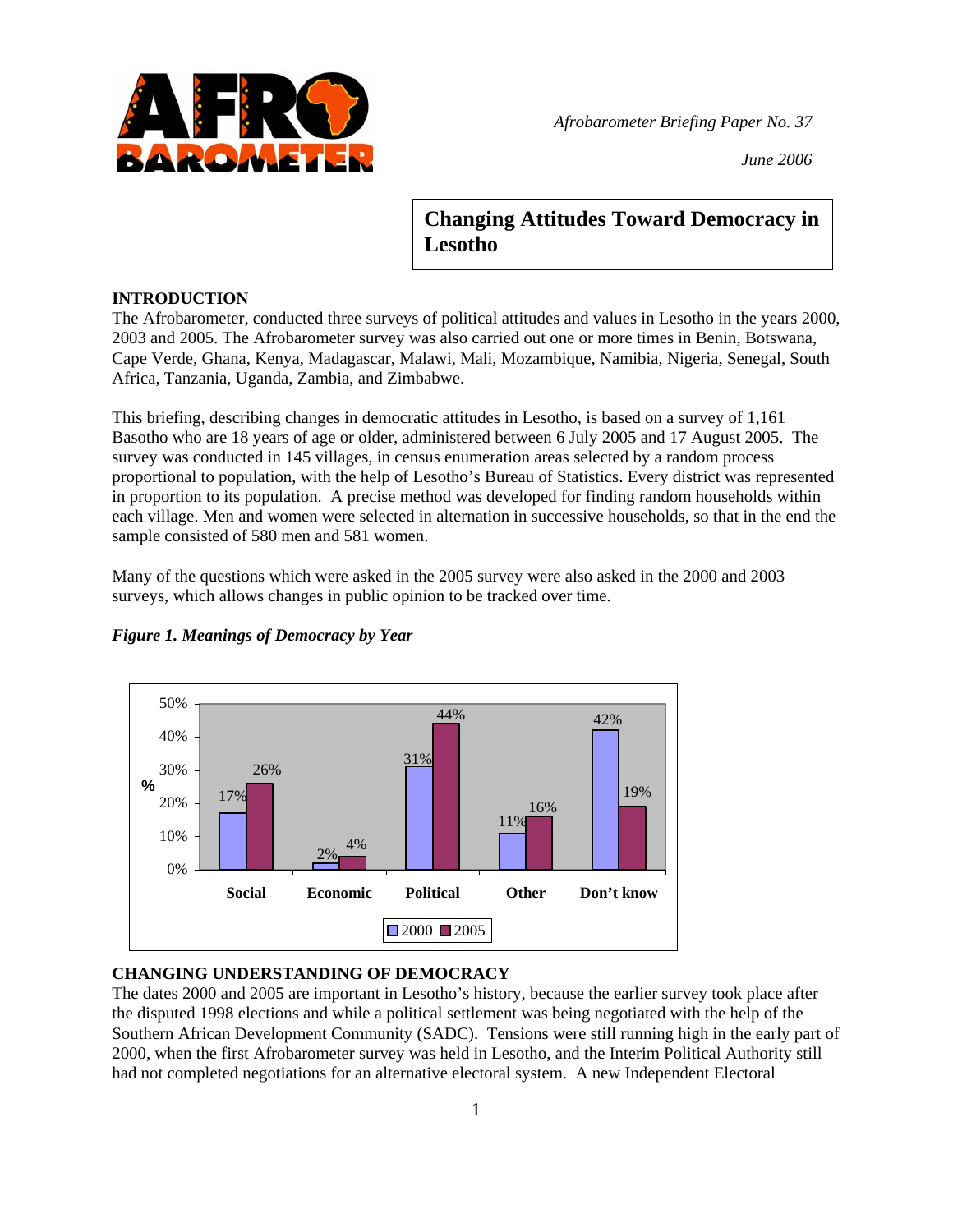Commission was not in place until mid-2000, after the completion of the survey. It is no wonder, therefore, that attitudes toward and understanding of democracy were unclear and confused.

The new system was finally put in place in 2001 and elections under a mixed electoral system were held without serious problems in May 2002. The method finally chosen was for each constituency to elect its Member of Parliament by direct vote, but each voter would also vote for a party. The results of the latter vote would be tallied and MPs selected proportionally to the votes received by each party. Each party drew up a list of candidates for these latter seats, and MPs were taken from the top of the lists. In the end the Parliament more fairly represented the nation than before, with most minority parties having at least one seat to give them a role in the legislative process.

The resulting Parliament had 77 members from the Lesotho Congress for Democracy, which had won 55% of the vote, 21 members from the Basotho National Party, 6 members from the Lesotho People's Congress, 5 from the National Independence Party, 3 from the Basutoland African Congress, 3 from the Basutoland Congress Party, and 1 each from four smaller parties. The LCD still is able to dominate all legislation, but the other parties now have a platform.

Interviewees were asked in 2000 and again in 2005 what they understand by democracy. . Figure 1 summarizes the views on the meaning of democracy in the two surveys. Answers have been combined to allow easier comparison into five headings, political answers, economic answers, social answers, other answers, and lack of knowledge of the meaning of democracy.<sup>1</sup>

What is most obvious from the graph is the rising proportion able to state a meaning for democracy. There was a strong increase in all areas, reflecting the perceived increase in democracy after the introduction of the new electoral system.

The data show that education, wealth and gender significantly affect the ability to state a meaning for democracy. Giving a meaning for democracy was possible for 99% of those with post-secondary education, 87% with secondary education, 67% with only primary education, and 53% of those with no schooling. Similarly, 80% of those in the wealthiest category, as judged by access to food, clean water, fuel, medical care and income, were able to give democracy a meaning, as opposed to only 53% of those without access to most of these necessities. 75% of men could define democracy in some way, as opposed to 64% of women.

## **CHANGING ACCEPTANCE OF DEMOCRACY**

 $\overline{a}$ 

Before 1998, many people in Lesotho probably favored, or at least accepted, one-party rule, military government, methods other than elections for choosing leaders, and weak limitations on the power of leaders. . Even in the disturbances of 1998 there were Basotho who called for the restoration of the monarchy or the military, and even supported the violence and destruction. Yet the surveys of 2000, 2003 and 2005 show a strong increase in support for parliamentary democracy and the electoral process over those years.

Table 1 shows the change in attitudes on these major issues, listing the percent that favor the democracy rather than one-party or military rule, and the percent that don't know.

 $<sup>1</sup>$  Political answers were government by, for and of people; voting and elections; peace, unity and power sharing;</sup> equality and justice; governance and rule of law; national independence and self-determination; corruption and abuse of power; civilian government and politics; change of government.

Social answers were civil liberties and personal freedom; mutual respect; working together; conflict and confusion. Economic answers were social and economic development; social and economic hardship.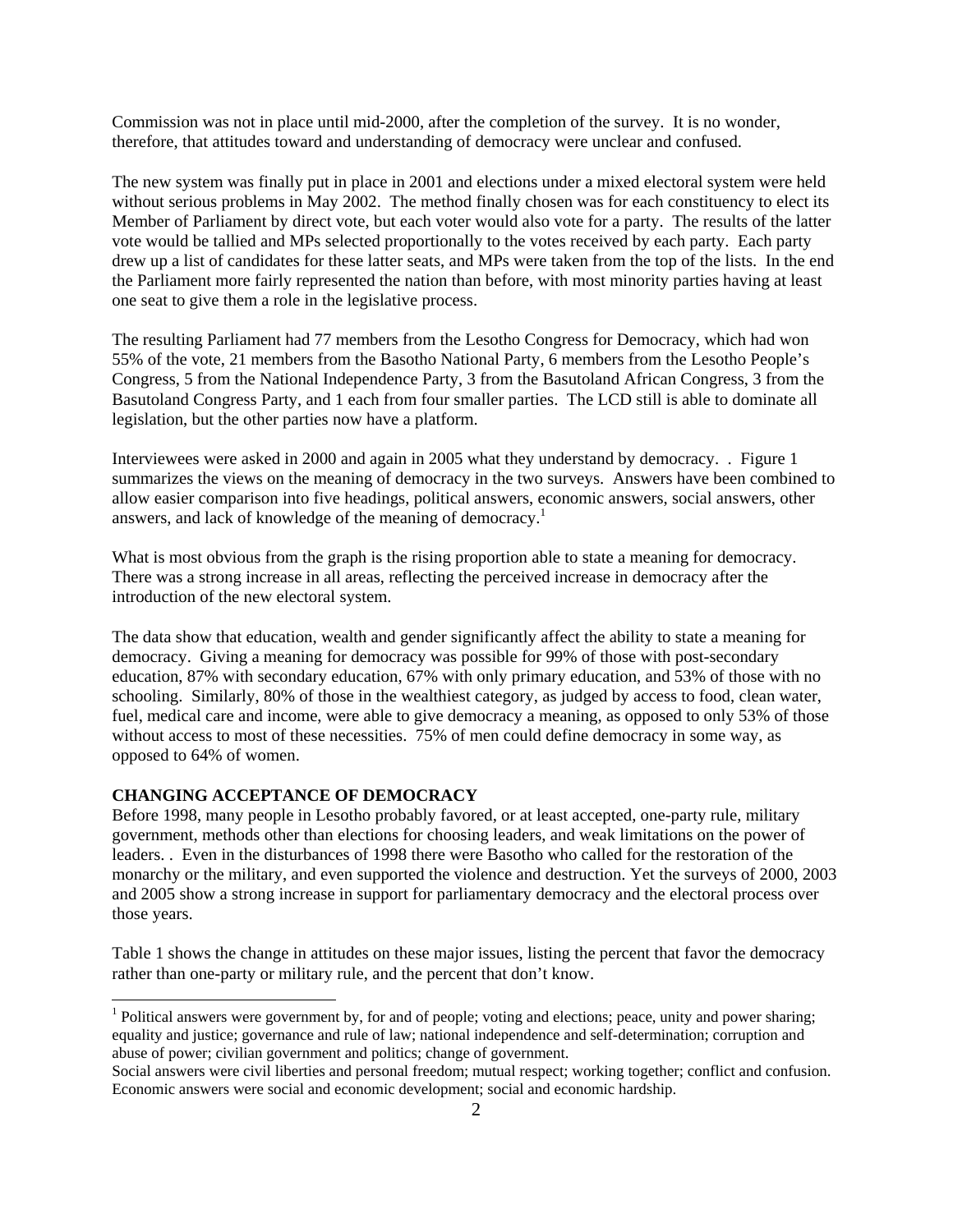|                            | 2000 |     | 2003       |     | 2005 |       |
|----------------------------|------|-----|------------|-----|------|-------|
|                            | Yes  | DK  | <b>Yes</b> | DK  | Yes  | DK    |
| Reject military rule       | 70%  | 7%  | 85%        | 3%  | 83%  | 2%    |
| Democracy preferable       | 24%  | 25% | 50%        | 16% | 51%  | 7%    |
| Keep multi-party rule      | 51%  | 12% | 61%        | 2%  | 70%  | 2%    |
| Choose leaders by election | 36%  | 10% | 66%        | 3%  | 76%  | $0\%$ |
| Parliament make laws       | 69%  | 8%  | 56%        | 7%  | 60%  | 2%    |

Table 1. Acceptance of democratic institutions 2000-2005.<sup>2</sup>

By increasing rejection of military rule and accepting multiparty elections, Basotho show growing acceptance of democracy. They also show a marked decline in the percentage unable to give an opinion on the matter. People are more willing to give an opinion, and with respect to four out of five regimes or institutions, public opinion favors the growth of democracy.

The fifth opinion needs more analysis. The decline in support for parliamentary control of the legislative process seems surprising. The alternative, as stated in the questionnaire, was for the Prime Minister to have a free hand in passing laws, without worrying what Parliament may think. The logic of these shifts in opinion seems to be the following. First, military rule is strongly rejected by a very large majority (83% in the latest poll). Then democracy itself receives a modest plurality (51% in 2005). Within democracy, multi-party rule receives a 70% majority by 2005, and election as the way of choosing leaders by the end of the five years between the uncertainty of 2000 and the peace of 2005 is approved by over three-quarters of the survey population.

Military rule - no. Democracy – a modest yes. Multi-party government - yes. Elections - yes. But once the election is over and done, then it seems that a substantial proportion are willing to allow the head of government, the Prime Minister, to make the laws which will guide the nation. .

The army comes in to govern the country (disapprove/strongly disapprove)

Democracy is preferable to any other form of government (agree)

 $\overline{a}$ 

Only one political party is allowed to stand for election and hold office (disapprove/strongly disapprove)

 $2^2$  The answers give the percentage of people who made the following statements:

We should choose our leaders in this country through regular, open and honest elections (agree very strongly/agree) *In 2000 the comparable question was: When democracy does not work, some people say democracy is always best. (agree somewhat/strongly agree)* 

The members of parliament represent the people; therefore they should make laws for this country, even if the Prime Minister does not agree (agree very strongly/agree)

*In 2000 the comparable question was: If parliament and political parties were abolished, so that the Prime Minister could decide everything (strongly disapprove/disapprove)*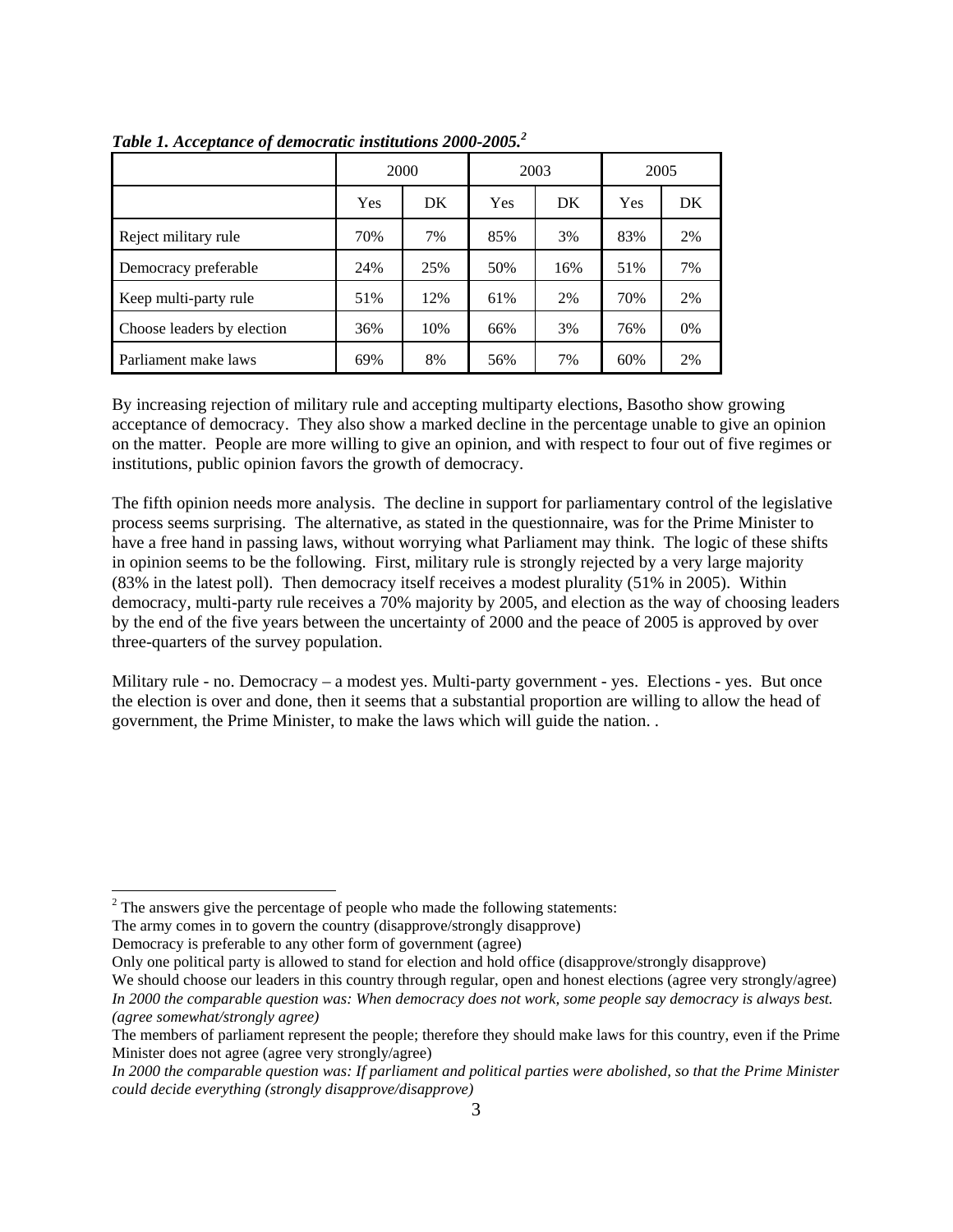*Figure 2. Support of democratic institutions by school level* 



Similar distributions of opinion across sectors of the population apply here. Figure 2 gives a striking example, reflecting the opinions of people at different levels of schooling. There is a strong increase in support for these features of democracy by educational level. What is important here is the reversal of the trend mentioned above for acceptance of the Prime Minister making laws instead of the Parliament. The less schooling, the more likely the person is to give the Prime Minister legislative authority.

The next question concerns the quality of the democracy practiced by the government. Here, even though people in theory increasingly approve of democracy as the preferred way to govern, their confidence in the actual performance of democracy has declined since reaching a high point in 2003. Table 2 gives the proportion believing that Lesotho is a democracy, even though with minor problems, and the proportion satisfied with "the way democracy works" in Lesotho.

| Table 2. Extent of and satisfaction with democracy in Lesotho 2000-2005 <sup>3</sup> |  |  |  |  |
|--------------------------------------------------------------------------------------|--|--|--|--|
|                                                                                      |  |  |  |  |

 $\overline{a}$ 

|                                                                                        | 2000 |     | 2003      |     | 2005 |     |
|----------------------------------------------------------------------------------------|------|-----|-----------|-----|------|-----|
|                                                                                        | Yes  | DK  | Yes       | DK  | Yes  | DK  |
| 1998 or 2002 election completely free and fair or free and fair with<br>minor problems | 37%  | 17% | <b>NA</b> | NA  | 61%  | 11% |
| Lesotho full democracy/democracy with minor problems                                   | 36%  | 33% | 48%       | 18% | 44%  | 19% |
| Very/fairly satisfied with way democracy works in Lesotho                              | 39%  | 27% | 48%       | 15% | 40%  | 14% |

 $3$  How do you rate the freeness and fairness of the most recent election? Fully or partly free and fair or not at all How much of a democracy is Lesotho today? Full democracy, minor problems, major problems, not democracy How satisfied are you with the way democracy works in Lesotho? Very satisfied, fairly, not very, not at all. Answers were combined to include the top two in each case as favorable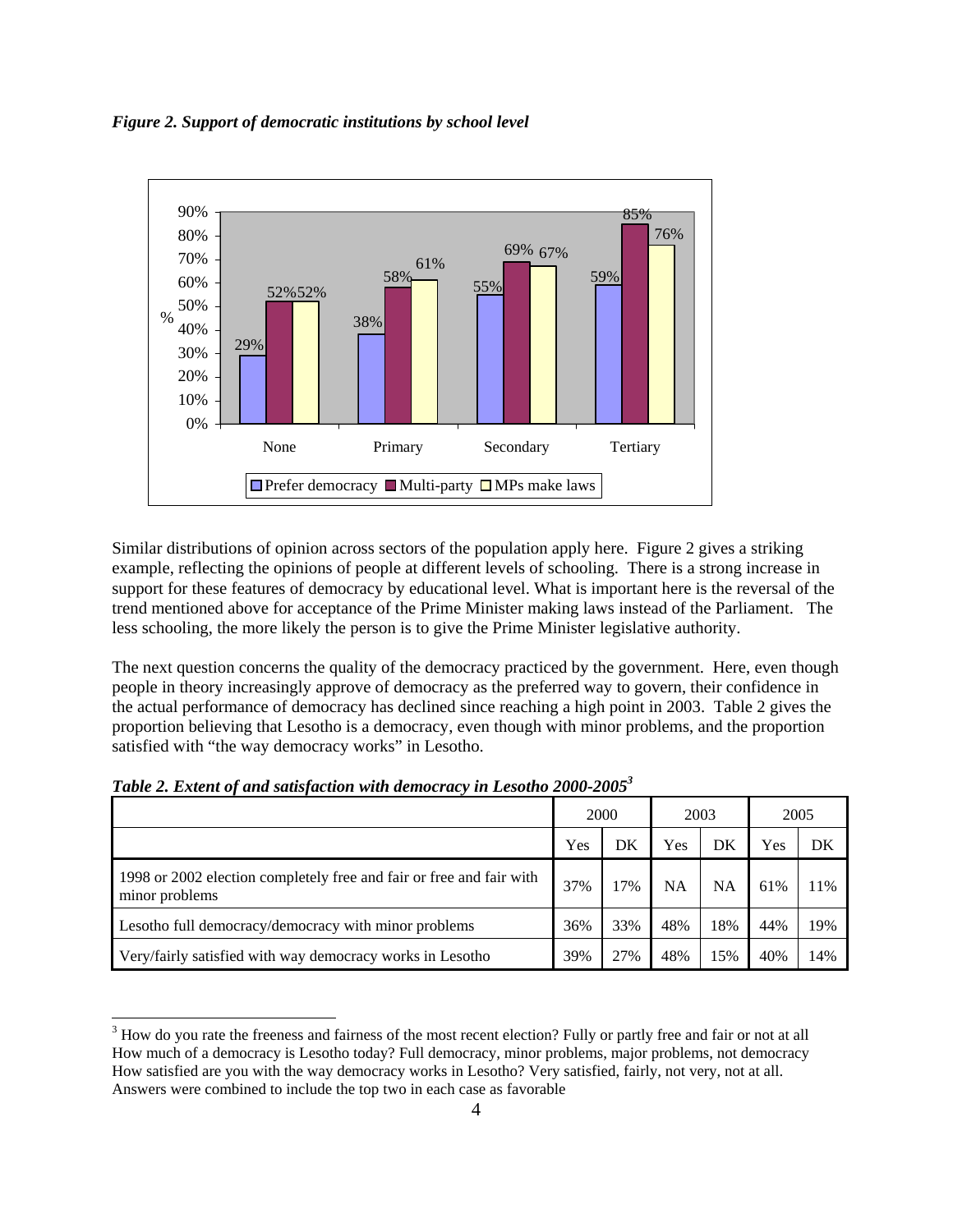There was strong dissatisfaction with the election in 1998, as reflected in the above opinions for the year 2000. The election of 2002 was broadly accepted, as reflected in the high approval rating of and satisfaction with Lesotho's democracy in 2003 and the sharp increase in perceptions that elections were free and fair. The appraisal of democracy then declined by 2005

There is a mixed reaction to Lesotho's democracy by different groups. Educated people tend to be more skeptical of Lesotho's commitment to democracy, but that may be due to the inability of those with less schooling to answer the question. There is little real difference between rural and urban residents, or between men and women. Younger people are more favorably inclined toward democracy in Lesotho than older people. There is also an understandable and significant tendency for those who believe Lesotho is a democracy to have voted in the most recent election.

An important finding is that people who have paid employment, whether in the informal or the formal sector, are more likely to believe that Lesotho is a true democracy. Unemployed people are a source of dissatisfaction in any country, and in particular in Lesotho there is evidence that the disturbances of 1998 were given strong support by people without jobs.

# **POLITICAL DISCUSSION AND INVOLVEMENT**

An important aspect of political life is the involvement of citizens in the affairs of the nation. This begins with discussion of issues and moves from there to taking personal action in events that matter to them. Table 3 compares the frequency of discussion of politics across social groups, including those defined by education, well-being, rural or urban residence, and gender. Each pair of comparisons is significantly different at the .000 level.

|                | <b>Never</b> | Occasionally | Frequently |
|----------------|--------------|--------------|------------|
| No schooling   | 63%          | 25%          | 12%        |
| Post-secondary | 47%          | 26%          | 27%        |
| Poorest        | 52%          | 25%          | 23%        |
| Wealthiest     | 70%          | 23%          | 6%         |
| Rural          | 58%          | 27%          | 14%        |
| Urban          | 63%          | 25%          | 11%        |
| Female         | 65%          | 23%          | 11%        |
| Male           | 54%          | 30%          | 15%        |

*Table 3. Discussion of political issues by social categories*<sup>4</sup>

*Table 3 lists row percentages for ease of presentation* 

 $\overline{a}$ 

It appears that men and people with more schooling are more likely to discuss political questions, as might be expected, but it also appears that being poor and living in a rural area also tend to encourage politics as a topic of conversation. There was a sharp increase in the proportion of people talking about politics with their friends from 40% in 2000 to 59% in 2003 but then a drop back to merely 20% in 2005. This may mean that politics were topical in the 2003 era but that in 2005 there was simply less to talk

<sup>&</sup>lt;sup>4</sup> When you get together with your friends or family, would you say you discuss political matters frequently, occasionally or never.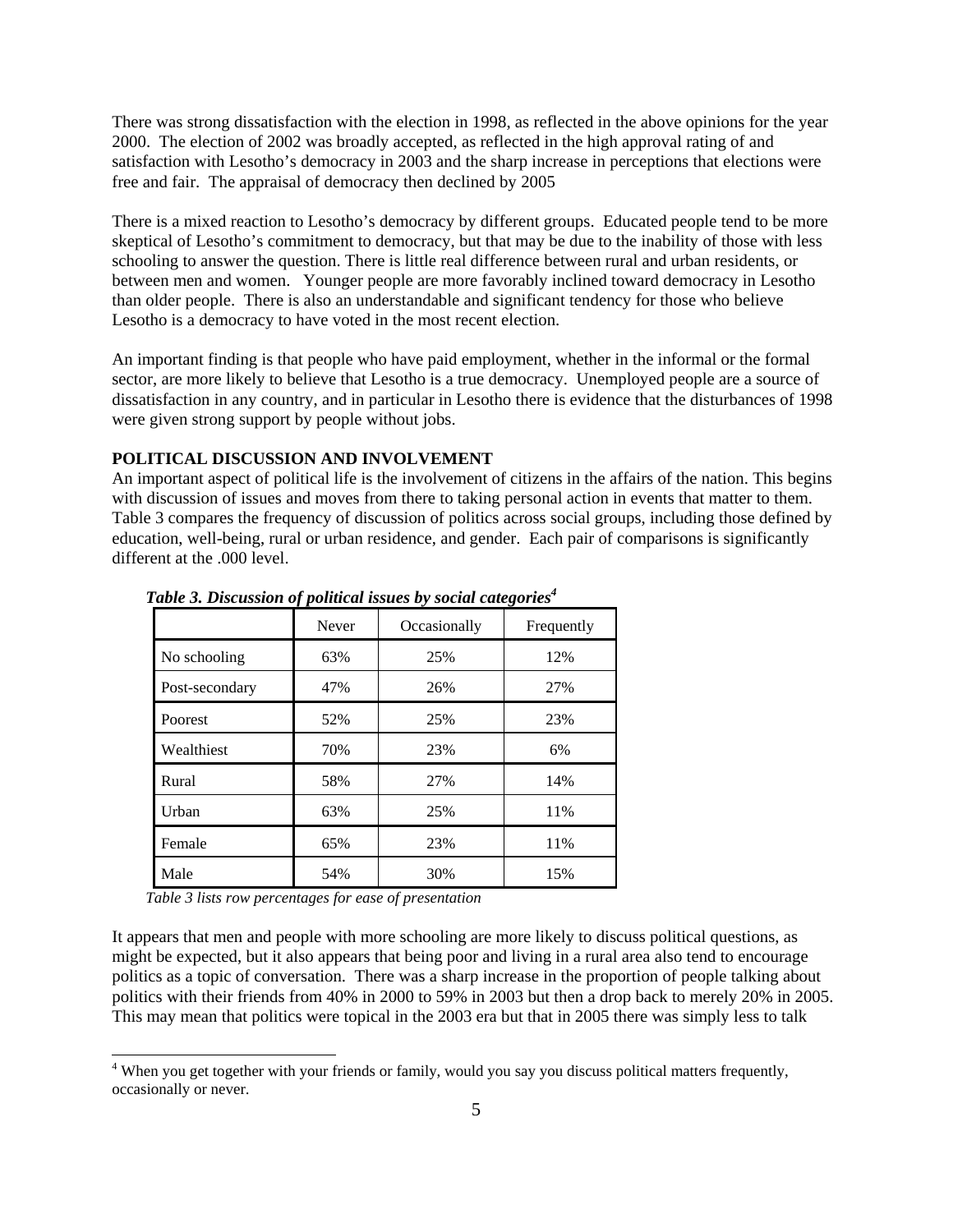about. Certainly Basotho were confused in 2000, and then hopeful in 2003 following the successful election. Most likely, the decline after 2003 can suggest a loss of interest in politics during a quiet and uneventful period. One may think of this as the normalization of politics in Lesotho.



### *Figure 3. Political actions by year*

Political involvement, of course, goes beyond talk to include action. Figure 3 shows the changing proportion of people involved in political action. In the troubled year of 2000 very few people contacted national government officials or political party leaders. Likewise less than 40% were willing to raise an issue publicly. The proportion raising a public issue went up after the 2002 elections, and then went down slightly in 2005.

As expected, the more schooling a person has received, the more likely he or she is to contact an official in government or party. As before, men are significantly more politically active than women. Even though poor persons and rural persons are more likely to discuss politics than their wealthier and urban counterparts, they are significantly less likely to contact officials. Not surprisingly, rural residents, along with older persons, are far more likely to contact traditional rulers than urban residents or young people.

Another major difference is that 67% of those with employment have raised political issues, as opposed to only 54% of those without work. Whereas Table 3 showed that poorer persons are likely to talk about politics among themselves, this fact suggests that they are less likely to put their concerns into action.

One striking result concerns voting in the most recent election. Compared to those who did not vote, almost twice as many people who voted in this election joined other people to raise an issue (59% versus 35%) Voting therefore would appear to be closely tied to political activism of other sorts, including between elections. This too can be considered a sign of political normalization, perhaps political maturity, to the extent that voting and lobbying are complementary aspects of citizenship. On the other hand, those who did not vote in the election were significantly less likely to have contacted officials in government or the political party. The next step is clearly to persuade more people that voting and interacting with political figures go together.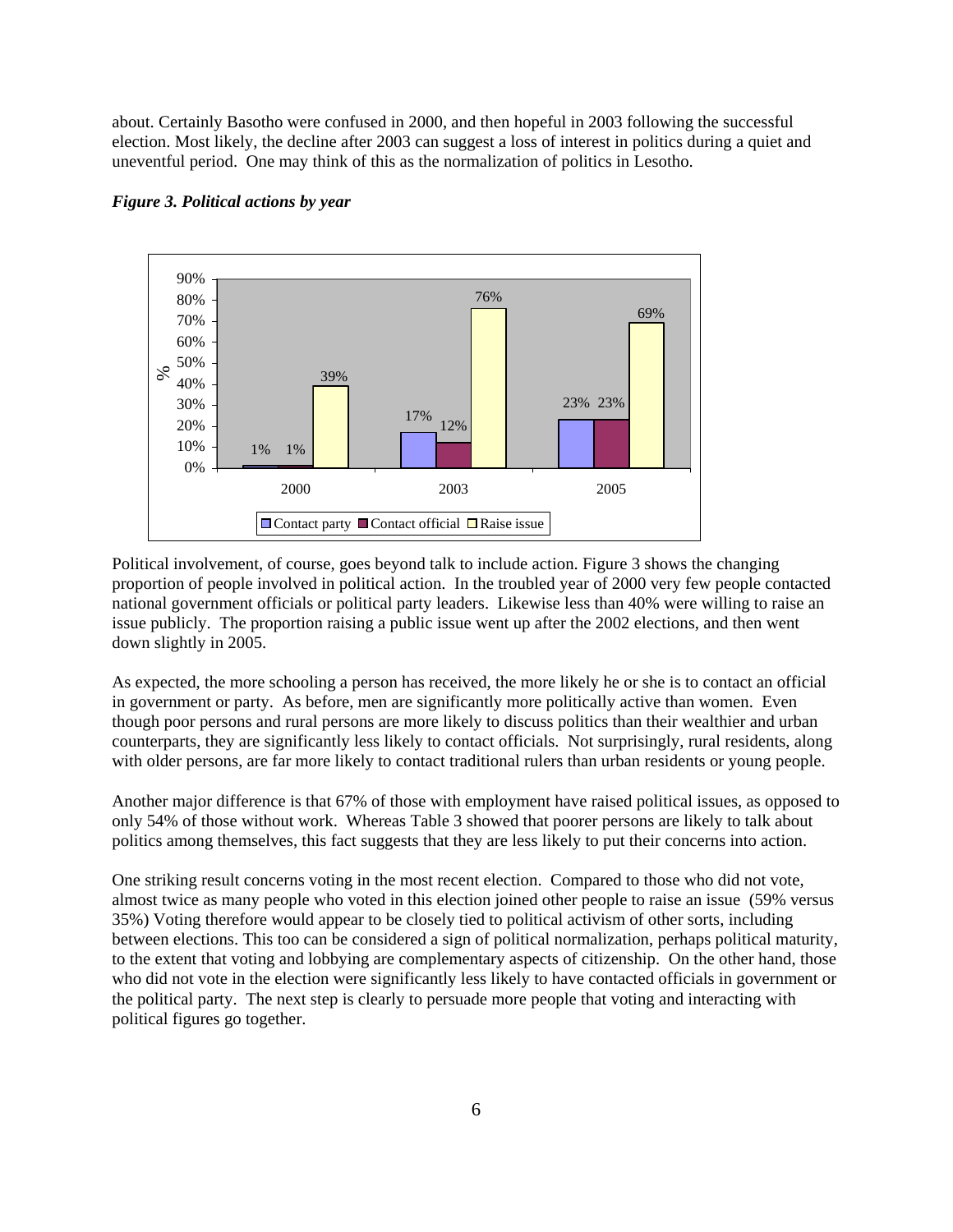# **DEMOCRACY IN ACTION**

There is a broad popular consensus that Lesotho is a freer and safer country now than in the past. Table 4 lists a number of ways in which citizens see Lesotho to have grown more open and more tolerant of diverse opinions between 2000 and 2005.

|                                                                | 2000                  |     | 2003                  |     | 2005                  |    |
|----------------------------------------------------------------|-----------------------|-----|-----------------------|-----|-----------------------|----|
|                                                                | Better/much<br>better | DK  | Better/much<br>better | DK. | Better/much<br>better | DK |
| Freedom to say what you think                                  | 56%                   | 15% | 68%                   | 5%  | 71%                   | 2% |
| Freedom to join any political<br>organization you want         | 63%                   | 15% | 78%                   | 4%  | 82%                   | 2% |
| Freedom to choose who to vote for<br>without feeling pressured | 66%                   | 14% | 77%                   | 4%  | 81%                   | 3% |
| Safety from crime and violence                                 | 40%                   | 15% | 51%                   | 6%  | 57%                   | 3% |

*Table 4. Areas of increased freedom in Lesotho 2000 to 20055*

The trend in Table 4 is both clear and encouraging. The growth of democracy is linked to being free to speak out, to join any organization one wishes, to vote without hindrance, and to feel safe from crime. It is also important to note a steady decrease in the proportion of people who feel they can't answer the question. To a large extent the private radios have contributed significantly to open debates about politics, especially MoAfrika radio.

However, there is a negative side to the story as well. Table 5 lists areas in which problems remain despite the growth in democracy since 2000. The question is the same as in Table 4.

*Table 5. Areas which remain problematic in Lesotho 2000 to 2005*

|                                                         | 2000                  |     | 2003                  |    | 2005                  |    |
|---------------------------------------------------------|-----------------------|-----|-----------------------|----|-----------------------|----|
|                                                         | Better/much<br>better | DK  | Better/much<br>better | DK | Better/much<br>better | DK |
| Freedom from being arrested<br>when you are innocent    | 60%                   | 15% | 62%                   | 9% | 59%                   | 6% |
| Equal and fair treatment of all<br>groups by government | 47%                   | 18% | 42%                   | 9% | 42%                   | 5% |

That the feeling of freedom from arbitrary arrest has remained roughly constant over the past five years is discouraging. Fewer people feel safe from arrest among those with post-secondary education, women, those in the 18-30 age group and those without employment. It is also true that those who did not vote in the most recent election feel less secure from arrest than those who voted. These same groups also are more likely to fear unequal treatment in society than those with less education, women, older people, employed persons and those who voted in the election. That women, young people and unemployed people are afraid is clear, but that people with some tertiary education are also afraid may reflect the risk

<sup>&</sup>lt;sup>5</sup> Are these items worse or better now than a few years ago? Much worse, worse, same, better, much better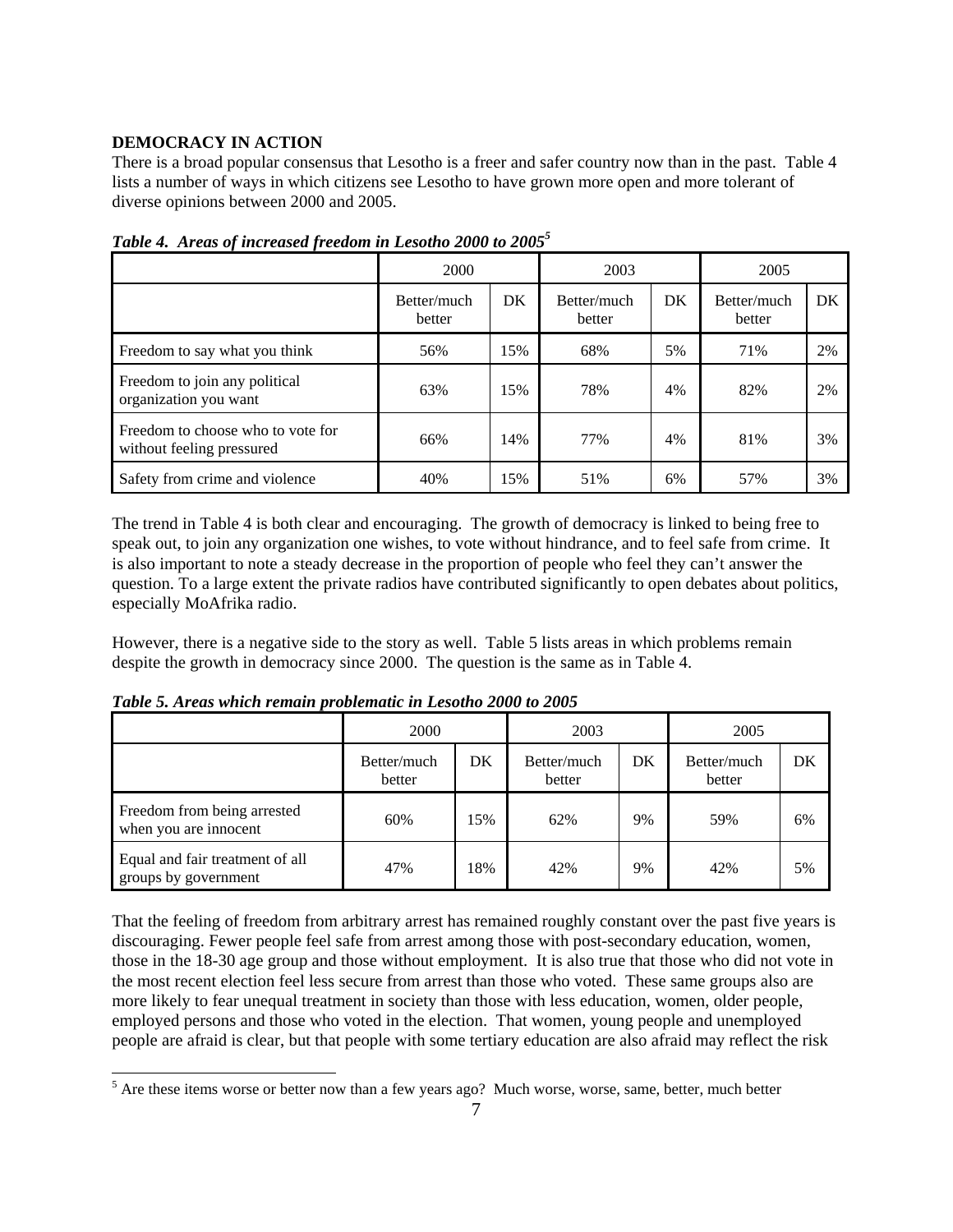of competing at the upper levels of power.

An important measure of confidence and fear is trust in government. There is a marked increase in trust in major institutions over the years since 2000, as shown in Table 6.

|                |       | 2000 |       | 2003 | 2005  |     |  |
|----------------|-------|------|-------|------|-------|-----|--|
|                | Trust | DK   | Trust | DK   | Trust | DK. |  |
| Prime Minister | 41%   | 15%  | 58%   | 9%   | 79%   | 2%  |  |
| Parliament     | 30%   | 22%  | 49%   | 10%  | 62%   | 4%  |  |
| Military       | 39%   | 15%  | 50%   | 5%   | 66%   | 2%  |  |
| Police         | 41%   | 9%   | 51%   | 3%   | 66%   | 2%  |  |
| Law Courts     | 40%   | 18%  | 58%   | 5%   | 74%   | 4%  |  |

*Table 6. Trust in Government Institutions 2000 to 20056*

The strong increase in trust in government is clear from the table. The Prime Minister has the highest trust rating, followed by the law courts, the police and the military, with the Parliament in last position. This difference may help to explain the tendency for people to leave legislation in the hands of the Prime Minister rather than the Parliament.



 $\overline{a}$ 



Four factors can, be composed from the data, each on a scale from 0 to 3, where 3 represents a high level of trust, as shown in Figure 4. Central government includes the Prime Minister, Members of Parliament, Independent Electoral Commission, the ruling Lesotho Congress for Democracy, and the government broadcasting service. Local government includes village and district development councils. Law enforcers include the police, the army, the law courts and the traditional chiefs. The media include

 $6$  How much do you trust each of the following? Not at all, just a little, somewhat, a lot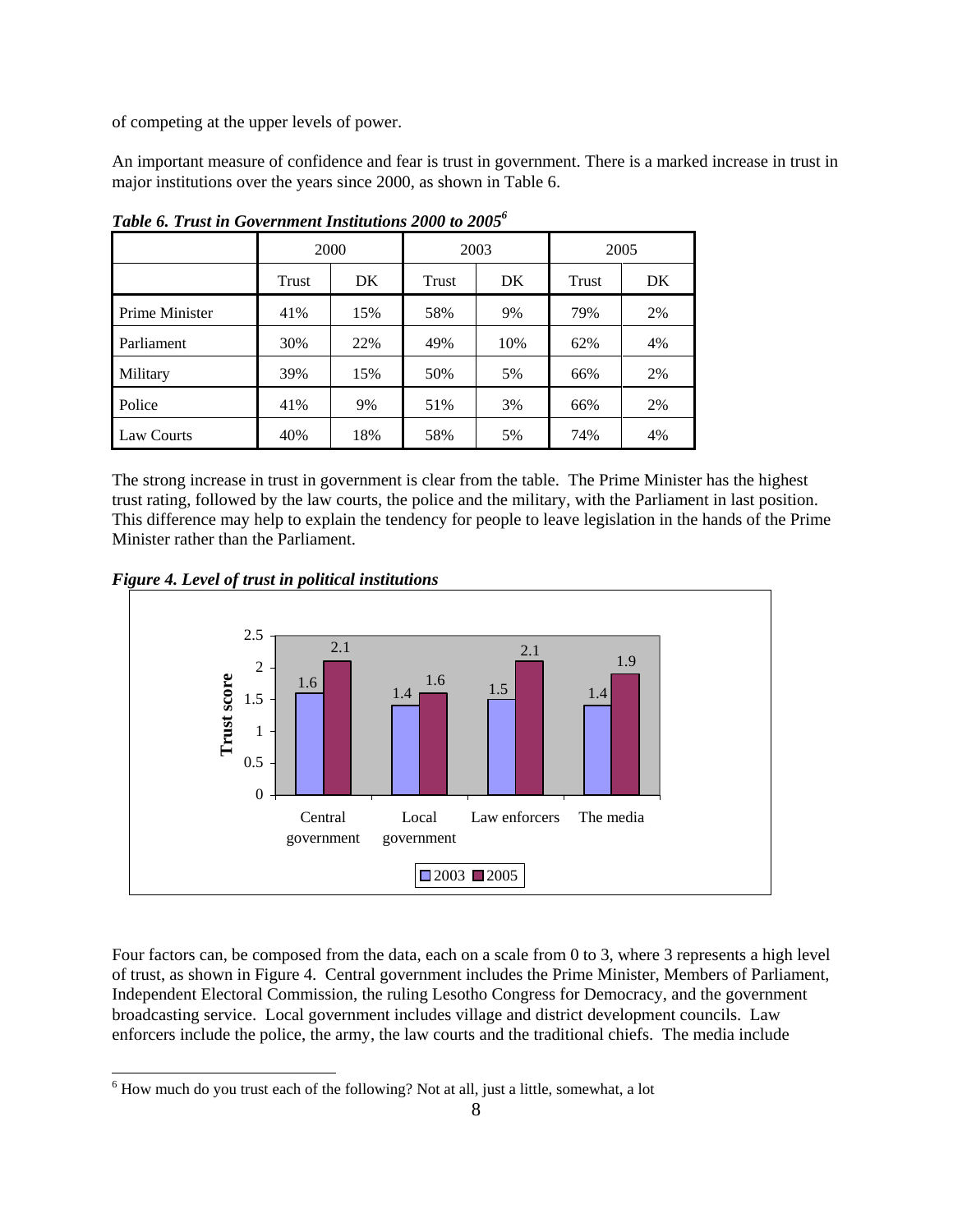independent broadcasters, government newspapers and independent newspapers. Assessment of some branches was not included in the 2000 survey, and so the overall trust score can only be calculated for the 2003 and 2005 surveys. The results show a strong overall increase in all four areas of trust between the two surveys. The only group to have a relatively low level of trust in both surveys is local government, which, not surprisingly, has a high level of trust in rural areas than in the towns. Local government was not operational by the time of the study



*Figure 5. Trust in government by education and wealth* 

Important differences exist by education and wealth, but in opposite directions. Those in the wealthiest group have a higher mean trust in government than the poorest, while those with the most education have sharply less trust in government than those who have not been to school. This difference may arise from the strong level of distrust of educated people who cannot find work. Figure 5 shows that the combination of poverty and at least secondary school education leads to the lowest level of trust.

*Figure 6. Perceived corruption in government* 

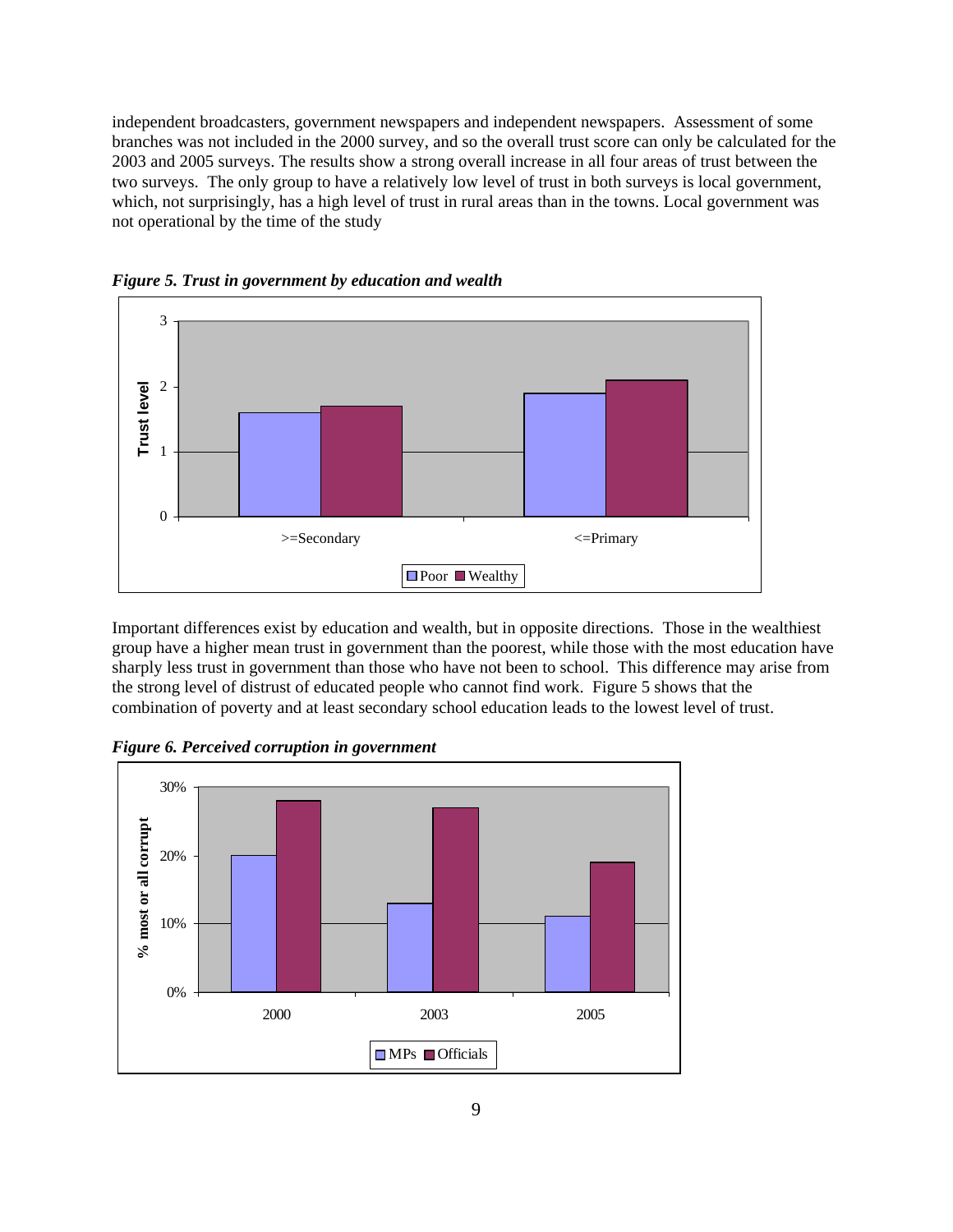Trust is closely related to belief that the institution is free of corruption. There has been a significant decrease in perceived corruption, paralleling closely the previous findings. As shown in Figure  $6^7$ , 20% of those who were interviewed believed that most or all MPs were corrupt in 2000, dropping to 11% in 2005. Similarly, perceived corruption in national government officials dropped from 28% in 2000 to 19% in 2005, a significant improvement during this time of stability and increased confidence in government.

The only significant difference within groups is shown in Figure 7. Of the 4% of those surveyed who chose not to vote in the most recent election, only 36% believed most or all government officials and MPs were honest, while, of the 46% who voted, the corresponding figures are 56% believed MPs are honest and 51% believed most or all officials were honest. It is not surprising that there is a significant connection between choosing to vote and belief that the government officials are honest enough to deserve election. The 50% who did not vote for some other reason are not included, because their reasons for not voting included such factors as being unable to find the polling station, being prevented for some reason and not having the time to vote.



*Figure 7. Whether to vote based on perceived honesty of officials* 

### **CONCLUSION**

 $\overline{a}$ 

Overall Lesotho's government, led by a strong majority of seats held by the Lesotho Congress for Democracy, comes out of the first half-decade of the twenty-first century looking strong and politically stable. Politics has become a more normal, perhaps even routine, matter after the hectic and confusing period of reconstruction at the turn of the century. People have settled into what may be a comfortable relation between themselves and their leaders. Issues are raised, officials are contacted, but protests have declined. Democracy is seen to be a good thing, worthy of support, and alternatives such as military rule and one-party government, are no longer given much consideration. Personal freedoms have increased, even though there may still be a lingering fear of arbitrary arrest. There is a high and increasing level of trust in government and other public institutions, and concern about corruption, while still present, is decreasing.

 $<sup>7</sup>$  How many of the following people do you think are involved in corruption, or haven't you herd enough about</sup> them to say? Some of them, most of them, all of them, don't know